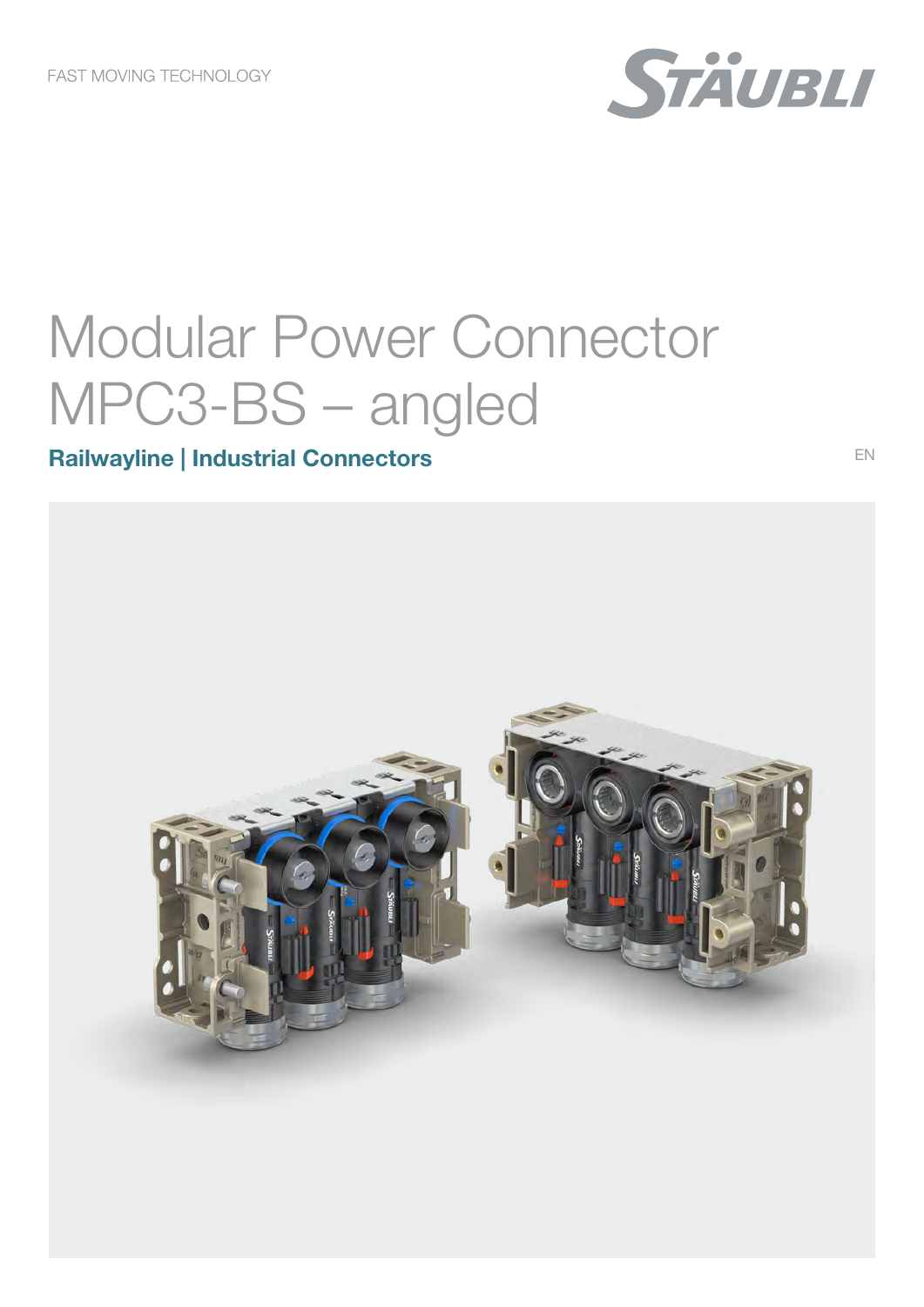# Modular Power Connector – MPC

### The modular power connector (MPC) can be used in the following areas of application:

- All rail vehicles: Regional trains, highspeed trains, subway trains, locomotives, etc.
- All on-board power applications for roof or undercarriage gangway connections, traction converter and battery outputs, connection between carriage body and bogie/carriage body and engine

Thanks to the unique and proven MULTILAM Technology, our MPC connectors guarantee long life and reliability in the most demanding applications.

- Key features include:
- Modularity featuring multiple configurations
- High shock and vibration resistance
- Compact solutions
- Easy and quick installation
- Suitable for harsh environments
- Easy and fast maintenance
- Same system for every power connection



Dynamic Cable Option (DCO), optional

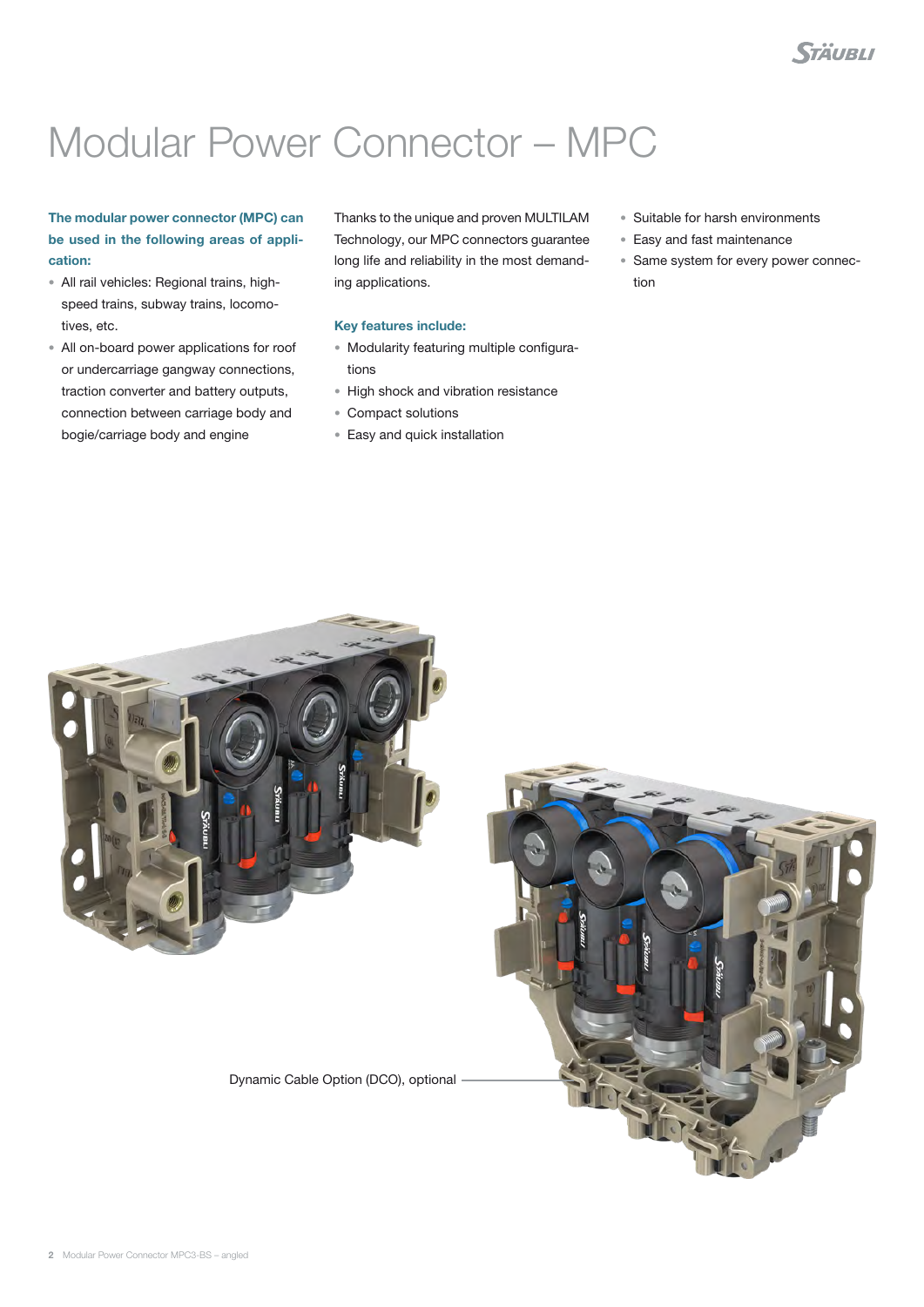### MPC3-BS in angled version

#### The compact solution is suitable for the following areas of application:

- On-board power applications:
	- inter-car connection on the roof or under car
	- traction or auxiliary converter outputs
	- battery outputs

Technical data

- body to bogie and body to motor connection

#### Possible combinations:

- Angled to angled
- Angled to surface mounted socket
- Angled to straight
- Available as pin or socket version
- Size 1 for contact diameter 14 mm or Size 2 for contact diameter 20 mm
- Compatible with all optional components of the MPC range:
	- for dynamic applications: Dynamic Cable Option (DCO)
	- for shielded applications (available soon)

| Railway applications - IEC 62847                                                                         |                                                                                                 |
|----------------------------------------------------------------------------------------------------------|-------------------------------------------------------------------------------------------------|
| Number of poles                                                                                          | $1$ to $4$<br>(Size 1 and Size 2)                                                               |
| Rated current/Temperature rise                                                                           | up to 700 A/50 K                                                                                |
| Rated voltage                                                                                            | up to 3600 V                                                                                    |
| Test voltage (r.m.s withstand voltage)                                                                   | 9,2 kV                                                                                          |
| Cable cross section                                                                                      | Size 1 $50 \text{ mm}^2 - 150 \text{ mm}^2$<br>Size 2 120 mm <sup>2</sup> – 240 mm <sup>2</sup> |
| Degree of protection, mated - IEC 60529                                                                  | IP66/IP67                                                                                       |
| Clearance and creepage distances - EN 50124-1<br>Overvoltage category and pollution degree - IEC 62497-1 | $OVA - PD3$                                                                                     |
| Fire Protection - EN 45545-2                                                                             | HL3 R22 / R23                                                                                   |
| Type of termination                                                                                      | Crimping                                                                                        |
| Vibrations and shocks - EN 61373                                                                         | Category 2 - bogie mounted                                                                      |
| Mating cycles                                                                                            | 500                                                                                             |
| Material Contact supports<br>Contacts<br><b>Screws</b><br>End pieces                                     | PA (UL 94V0)<br>Cu(Aq)<br>Stainless steel<br>Zamak                                              |
| Operating temperature                                                                                    | -40 °C to +120 °C                                                                               |
| Ambient temperature                                                                                      | $-50$ °C to $+70$ °C                                                                            |
| Salt spray test - IEC 62847                                                                              | 240 hours                                                                                       |



Assembly instructions MA413

www.staubli.com/electrical